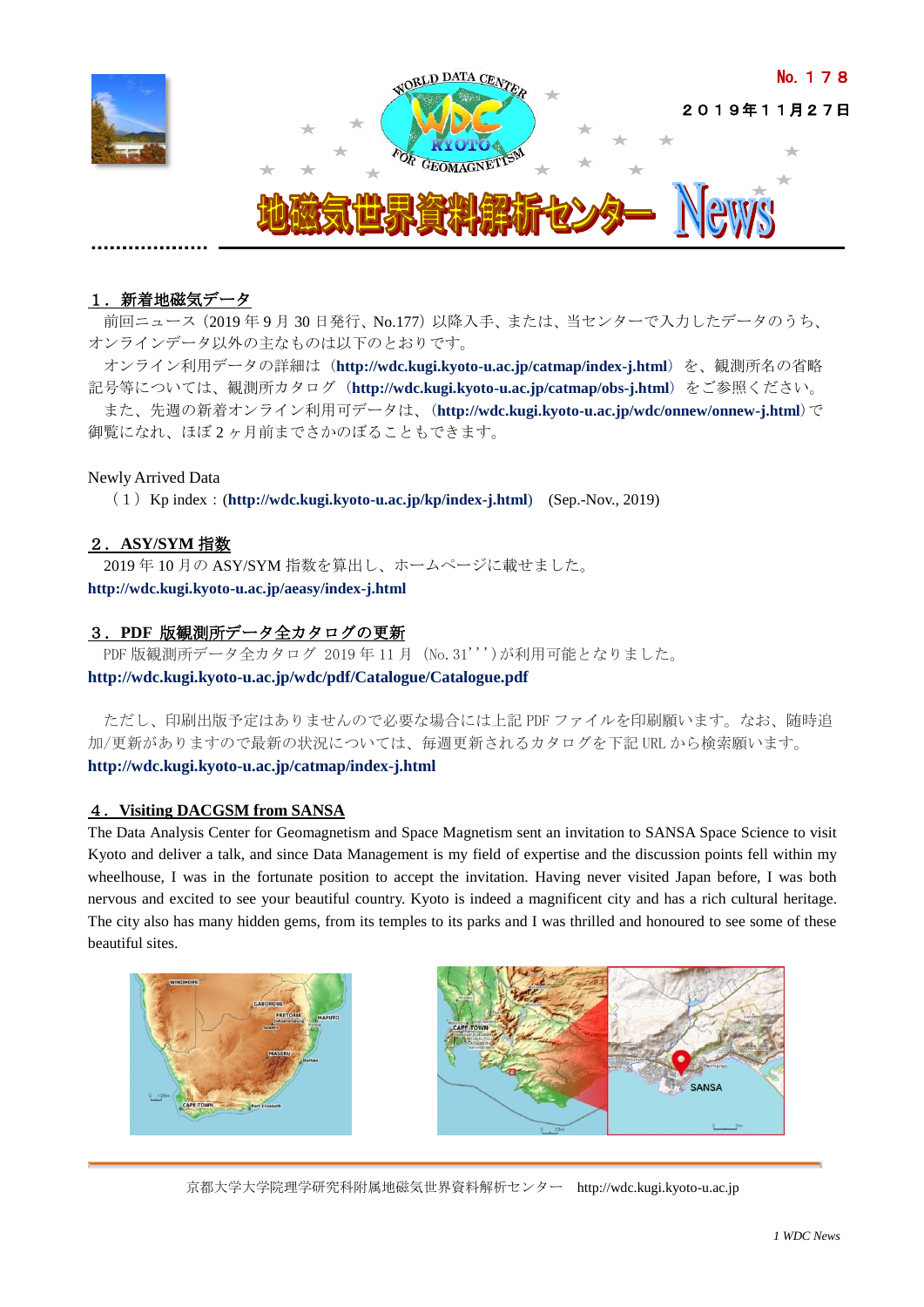My hosts H. Toh-san and S. Taguchi-san were very kind and made sure I was well cared for and I found the University staff to be very thoughtful and helpful. I came to deliver a presentation to students at Kyoto University on the work that we do at SANSA Space Science and my role there as a Data Acquisition Practitioner. I also undertook discussions with DACGSM to ensure our past, present and future collaboration through our Memorandum of Understanding is held in good standing

The South African National Space Agency (SANSA) came into being during December 2010, but South Africa has long been a part of the international space efforts, in fact, we have provided satellite tracking, telemetry and command, launch support, in-orbit testing, mission control and space navigation from our Space Operations Programme since the 1950s. We have also been observing the Earth's magnetic field at stations around Southern Africa for the last 80 years. SANSA's instrumentation network is internationally recognised for measuring the space environment from the ground, which is far more cost-effective than measuring from space. Our end goal is to promote and support industrial development in space technologies, build human capital and provide important national services. Much of this work involves monitoring the Earth and our surrounding environment and using the collected data to ensure that navigation, communication technology, and weather forecasting services function as intended.

The Earth Observation Programme collects, processes, archives, and disseminates Earth observation data (principally from satellites) to support policy-making, decision-making, economic growth and sustainable development in South Africa. These type of data services and products help with environmental and resource management, disaster and health management.

The Space Engineering Programme develops, builds and tests systems and sub-systems for satellites. The aim is to develop and launch South Africa's own satellites while growing the human and technological capacity for satellite development, and supporting a native South African satellite industry.

The Space Operations Programme provides state-of-the-art, globally competitive ground station facilities and services for global launch activities whilst ensuring the presence of a world-class ground station on the African continent, and has been providing these services since the 1950s.

The Space Science Programme, based in Hermanus, South Africa, operates in a magnetically clean environment. Hermanus is a small town which possesses a train station which has luckily never been used, as trains generate magnetic fields. Also the underlying geology of the area consists exclusively of Table Mountain sandstone which has negligibly small magnetic gradients. SANSA Space Science provides some core functions to our national defence force as well as private aviation companies. A magnetically clean area also has important uses in the maritime sector, space weather applications, space industry applications, and in predicting environmental hazards. But SANSA Space Science is also a blue skies research institution. It addresses new phenomena while it pushes the frontiers of knowledge generation. Blue Skies-type of research is associated with fundamental and basic research programmes. Who knows where or how this type of research will be used in the future.

The Space Science Programme hosts the only Space Weather Warning Centre in Africa, providing early warnings and forecasts on space weather activity for public and private sector clients. This helps protect satellite technology, as well as communication and navigation systems in aviation and defence.

The Space Science Programme operates a wide range of infrastructure across southern Africa and in Antarctica, all dedicated to studying the Earth's magnetic field, the Sun and the near-space environment. Space Science has installed, maintained, and monitors 85 field instruments of 26 different types. Some of these instruments are placed on our research bases in Antarctica, and on Marion and Gough Islands. They provide valuable space science data for national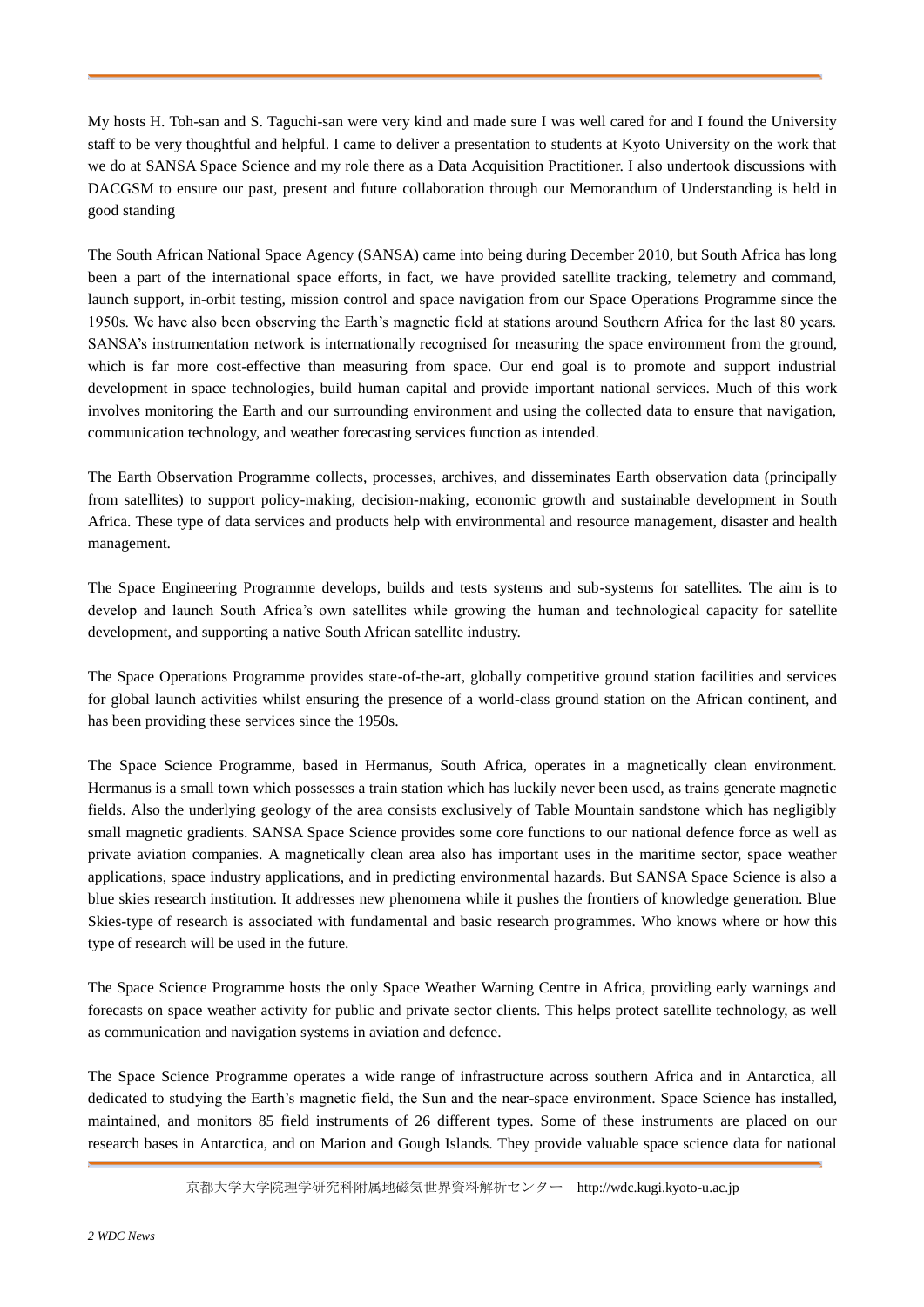and international research. Antarctica, in particular, is the perfect place to observe space due to the clean environment and the fact that the magnetic lines converge on the South Pole.

Marion and Gough Islands are ideally situated to observe the South Atlantic Anamoly, which is a near-Earth region where the Earth's magnetic field is significantly weaker. This leads to an increased flux of energetic particles in this region and exposes orbiting satellites to higher-than-usual levels of radiation. Our geomagnetic field data are extensively used in international research projects ranging from the physics of the geo-dynamo to studies of the near-Earth space environment. We also participate in international projects involving Satellite missions like Ørsted, CHAMP and SWARM and the Cluster mission to study the interaction of the solar wind with the magnetosphere.

Magnetic observatories are specially designed and carefully operated facilities that provide accurate data over long periods of time. The construction of buildings within a magnetic observatory must be non-magnetic in nature, and the type of activity conducted within the observatory requires an understanding of the impact on the environment. Currently, Hermanus (HER), Hartebeesthoek (HBK), Tsumeb (TSU) and Keetmanshoop (KMH) are INTERMAGNET observatories. (INTErnational Real-time MAGnetic Observatory NETwork) observatories.

All of our INTERMAGNET Observatory sites have the following instruments: fluxgate magnetometers (1-minute instrument), Lemi25 (1-second instruments), an Overhauser (Absolute instrument measuring Total Field) and will shortly be acquiring a DTU (Danish technical university 1-second instrument). Our raw data coordinate system is aligned in HDZ configuration.

We are in the process of upgrading our geomagnetic stations. We are including a 1-second temporal resolution instrument, DTU, but ensuring redundancy by keeping the 1-minute sensors. This will provide useful points of comparison. Our upgrade includes looking at stabilising the temperature inside the huts. We are building a pyramid type oven with insulation bricks and then actively heating the inside to a temperature above the seasonal maximum so that the sensor remains at a constant temperature in the hopes of eliminating temperature biases. We are doing the same for electronics.

The relationship with Data Analysis Center for Geomagnetism and Space Magnetism started with an agreement from around 1992 whereby a fluxgate magnetometer was provided with a higher than normal resolution than our observatory grade (40nT/mV sensitivity scale as opposed to 150nT/mV) and data was supplied for the calculating of the Dst Network.

Dst is a measurement of the equatorial ring current variations. It has long been known that the horizontal component, H, of the geomagnetic field is depressed during periods of great magnetic disturbances and that the recovery to its average level is gradual. These studies have shown that at equatorial and mid-latitudes the decrease in H during a magnetic storm can approximately be represented by a uniform magnetic field parallel to the geomagnetic dipole axis and directed toward the south. The magnitude of this disturbance field varies with storm-time, defined as the time measured from the storm onset. The onset of a magnetic storm is often characterized by a global sudden increase in H. It is produced with a 1-h time resolution and is continuous in time back to 1957. The Dst index is commonly used as an indicator of geomagnetic activity, including identification of storms, which have a critical influence on particle populations, satellites and other human activity in space. For the derivation of the Dst index four magnetic observatories, Hermanus (South Africa), Kakioka (Japan), Honolulu (Hawaii), and San Juan (Puerto Rico) are used. These observatories were chosen on the basis of the quality of observation and for the reason that their locations are sufficiently distant from the auroral and equatorial electrojets and that they are distributed in longitude as evenly as possible.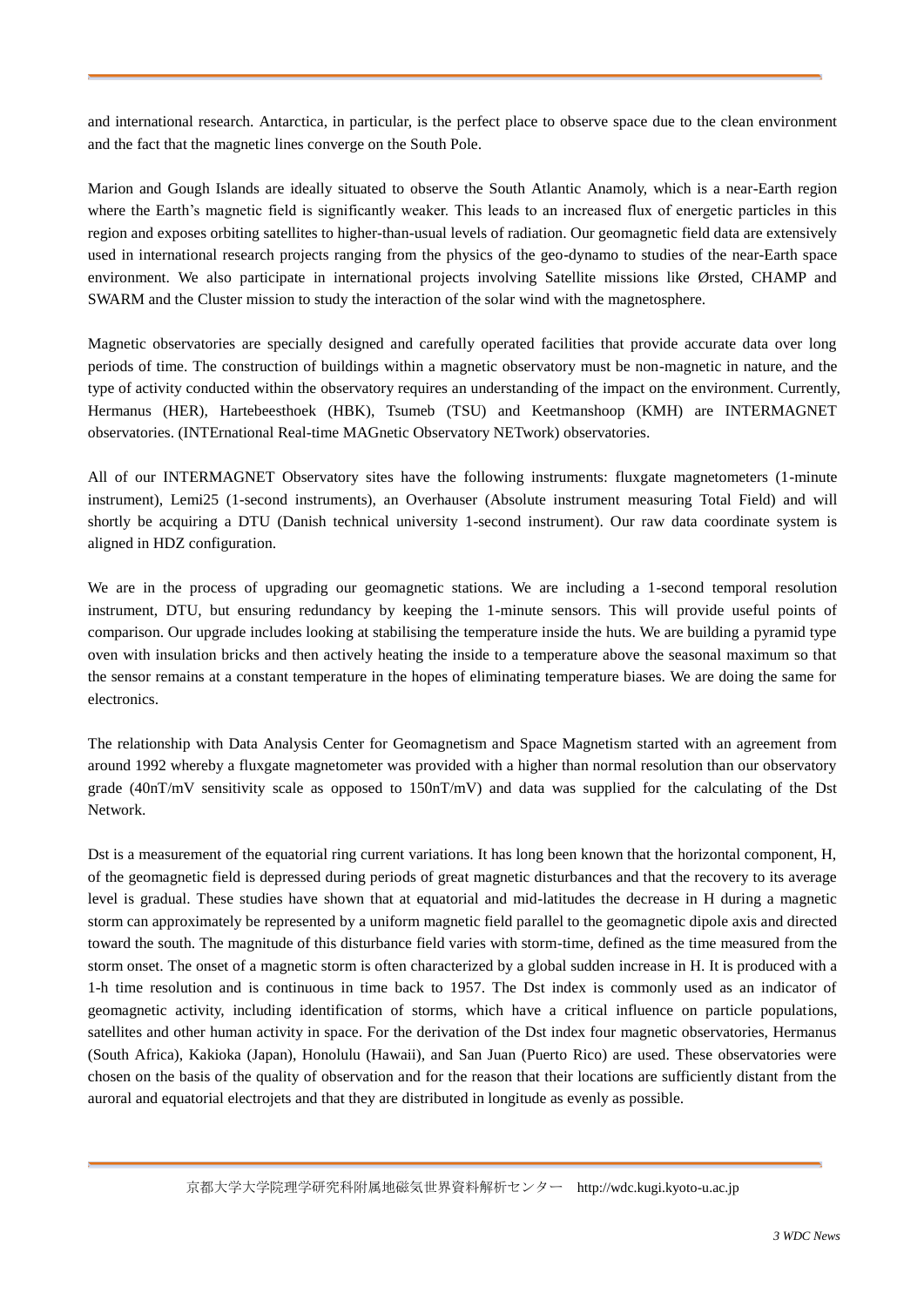SANDIMS stands for the South African National Geophysical Data and Instrumentation Management System. SANSA operates a vast array of instruments across southern Africa and the Southern Ocean, the oldest of which has been in operation since 1841. These instruments have produced a staggering amount of data over the years, and of course, all the data can be provisioned in SANDIMS. SANDIMS collects, archives and distributes the ground-based space data recorded by the geophysical network and there is a possibility to host mirror databases of international networks. The portal has been designed in a way to open data to researchers, as well as to generate revenue through commercial partnerships.

The National Equipment Programme supplied us with a grant to purchase the equipment necessary for SANDIMS. We have mostly used open-source software including the following technologies: ZFS File System, Python, web2py and PostgreSQL. While Python is discussed as a data science tool, it is also a programming language used in the development of applications. Web2Py is a free open source full-stack framework for rapid development of fast, scalable,secure and portable database-driven web-based applications. Web2py allows web developers to program dynamic web content using Python. We used a PostgreSQL database because



<SANSA からの感謝状>

it is open-sourced and it can run dynamic websites and web apps as a LAMP stack option. It also supports JSON for non-relational queries. It can also be integrated with mathematical software like Matlab and R. PostgreSQL offers powerful GIS which is called "PostGIS". This extension provides hundreds of functions to process geometric data in different formats. PostGIS is highly standard compliant. Moreover, by using both QGIS or GeoServer, the Open Source community provides the easiest method to handle Geodata.

A Data Custodian's role is to ensure the integrity of the data. It is important that data custodians are transparent about the quality of their data to enable the data users to determine whether the data will meet the purpose of their project. Part of this would be the curation of our collected data. This process involves checking the data for completeness, and ensuring quality, as well as creating metadata. Metadata are an increasingly important aspect of data provision, both for the Institution and for other data providers. Metadata are information about data; they are the "who, what, when, where, why and how" of a data set. They describe the content, quality, originator, and other characteristics of a data set that help users understand the nature of that data set and how to use it.

Since the advent of the space age in 1957, South Africa has established a reputation for accuracy and reliability in the international space community. We also have a long-standing history of supplying high-quality geomagnetic data to the international scientific community. Today, SANSA is using the benefits of space science and technology to help grow and develop the African region as we move into the fourth industrial revolution.

I would like to take this opportunity to extend my sincere gratitude to the Data Analysis Center for Geomagnetism and Space Magnetism for extending the invitation and hope we shall have many more decades of successful collaboration.

(Katherine Jane Niemantinga – South African National Space Agency)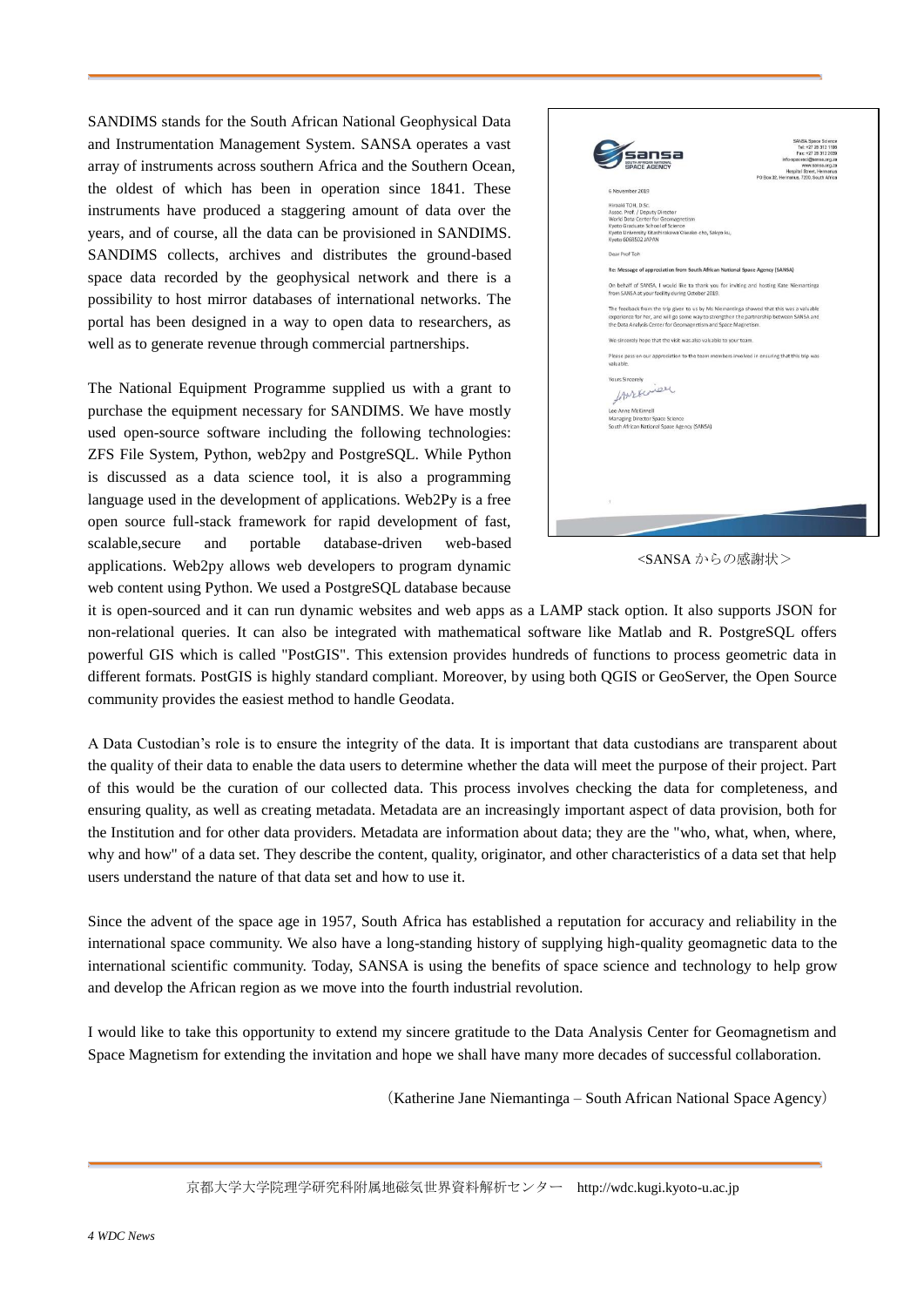## 4.白須賀のこと他

地磁気偏角を鍵にして伊能忠敬の磁針測量方位角原簿・国宝「山島方位記四」から位置を解析復元した全 国二例目の科学的「伊能忠敬地図測量地点」石碑(緯度経度秒単位以下表示は全国初)が静岡県湖西市の東海 道五十三次三十二番白須賀宿に地元の方々の尽力で建立。

「伊能忠敬地図測量地点」石碑が東海道の浜名湖の西の白須賀宿の東の丘の上の伊能忠敬の測量実施地点詳 細解析位置から市道を挟んで南の真愛保育園入口に建立されました。 伊能忠敬の白須賀での測量を支援指 揮して三角法等も学習していた名主で国学者本居宣長の愛弟子の夏目甕麿の顕彰会の皆様により白須賀小学 校の明治開校時の校門石柱を使用して建立され、10 月 4 日、影山剛士市長他が出席で除幕式が行われました。 (中日新聞 **<https://www.chunichi.co.jp/article/shizuoka/tokai-news/CK2019110502000077.html>**)



<写真1: 伊能忠敬地図測量地点、 享和三年(一八〇三年)三月二十八日>



<写真 2: 令和元年(二〇一九年五月五日 夏目甕麿顕彰会之建 海抜 72 米>



<写真 3: 北緯 34°41'22.31″ 東経 137°30'8.47″ 探究者堺市汁本元博>

尚、解析の鍵となるこの地点の 1803 年の地磁気偏角の解析値は平均 0°07'33″W と判明。 秒単位以下 2 位(緯度方向 25.5cm 経度方向 30.8m)は計算値。

「伊能忠敬地図測量地点」石碑は伊能の全国測量と東海道の白須賀宿の学術を物語る記念碑になると同時に 真愛保育園、白須賀幼稚園、白須賀小中学校に近く、夢多き子供達は幼児のときから日本と世界に科学の恩 恵をもたらした「伊能忠敬地図測量地点」石碑と緯度経度秒単位以下の数値を見て日々勉強することになる。

<伊能測量時 1801~1805 年時点の地磁気偏角0°は太平洋岸では浜名湖付近になる>

エクセルで同時解析した 1803 年の白須賀の地磁気偏角は 0°07'W。1801 年銚子犬若岬 0°24'E、江戸深川 1801 年 1802 年平均 0°19'E、0°14' E(江戸は大谷亮吉)、1803 年白須賀 0°07'W、1805 年知多半島師崎 0°14'W と西へ行くほどに西偏を増し、1805 年瀬戸内海沿岸東部では 1°W 近くなる。当時の東海、近畿地 方の年変化を 0°02'西偏増程度とすれば浜名湖のすぐ東の 1805 年浜松市佐鳴での解析値 0°07'W を 1803 年に換算すると 1803 年浜松市佐鳴 0°03'W 程度となり、白須賀 0°07'Wと続く。

<京都大学大学院地磁気世界資料解析センターの学振推薦と地元の協力>

白須賀の解析は京都大学地磁気解析センターの家森俊彦先生のご推薦で平成 18年度(2006)日本学術振興会奨 励研究の中で現地を訪れ、禮雲寺加藤憲学ご住職様にご協力を賜った。

<地磁気偏角による測量実施地点の逆算の原理の解析エクセル>

ある測量実施地点に於けるその時点の磁針測量方位角に含まれる地磁気偏角は本来一定であり、国宝の伊能 忠敬磁針測量方位角原簿「山島方位記」に記載の各測量対象への磁針測量方位角から真方位角を差し引いた 地磁気偏角が限りなく一定に近くなる測量実施地点詳細解析位置を逆算する連続計算と文系研究法との照合 で下記の通り高精度解析が実現した。

辻本がコンピューター技師面谷明俊氏に内容を説明し、編集を依頼し、共同作成した「山島方位記」解析 エクセルを使用。地磁気センターニュース 119 号 6.「表計算ソフトを使用した『山島方位記』からの地磁気